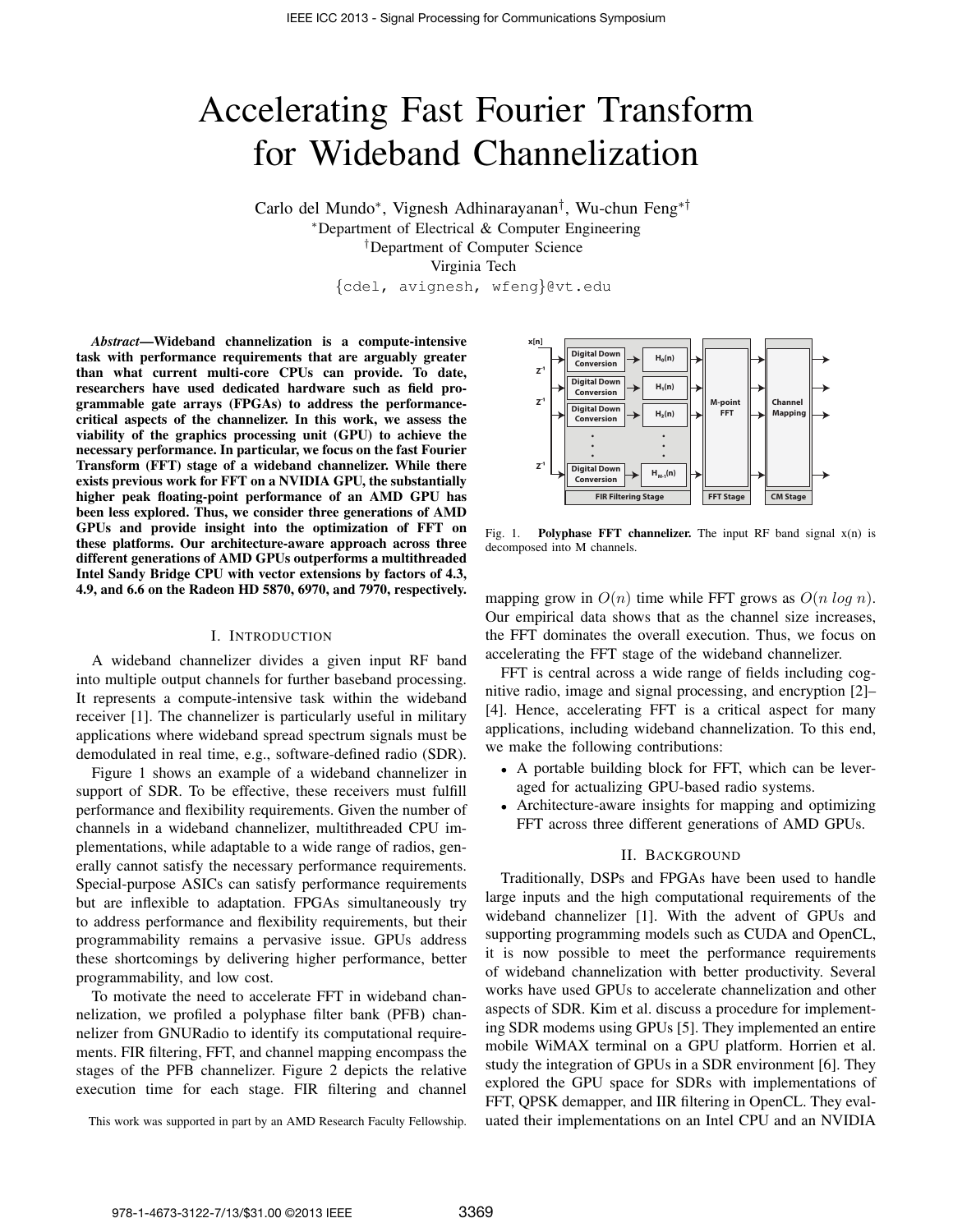

Fig. 2. Relative execution time over 2048 channels for each stage in a PFB channelizer. This empirical data shows the relative growths of each stage in the channelizer. The FFT stage grows in order  $O(n \log n)$ , while FIR filtering and channel mapping grow in order  $O(n)$ . Each data point is normalized relative to the execution time of 2048 channels.

GPU. However, their discussion of optimization was limited to higher-level design decisions such as kernel granularity and algorithmic decisions. Plishker et al. also discuss a design flow for using GPU-accelerated SDR development [7].

Using GPUs to accelerate polyphase channelization is the focus in several studies. Van der Veldt et al. discuss an optimized GPU implementation of polyphase filterbanks [8]. They evaluated their implementations on an Intel CPU, a NVIDIA GPU, and an AMD GPU. They used vendor libraries such as CUFFT and AppleFFT for the GPU. Harrison et al. explore the use of GPUs for polyphase channelization [9]. Their implementations used CUFFT and was evaluated on an older NVIDIA GPU. Other works focused on accelerating other aspects of SDR such as MIMO detection, LDPC decoders, and spectrum sensing using GPUs [10]–[13].

In general, while FFT implementations have been studied widely, the vast majority of the literature focuses on NVIDIA GPUs [14]. In this work, we provide more general insight into the mapping and optimization of FFT across three different generations of AMD GPUs, while also providing the basis for a vendor-agnostic FFT implementation that can be run on CPUs, GPUs, and accelerated processing units (APUs, the fusion of CPU and GPU cores on a die).

## III. APPROACH

Our work seeks to create a portable building block for the FFT to support radio systems in parallel computer architectures such as GPUs, multicore CPUs, and FPGAs. Towards this goal, we present our set of architecture-aware optimizations on AMD GPU platforms as a case study. Specifically, we target the Radeon HD 5870, 6970, and 7970 GPU cards from AMD.

Daga et al. applied architecture-aware optimizations for nbody particle methods [15]. We extend their work by applying a similar set to FFT, a well-known spectral method.

To evaluate the efficacy of our optimizations, we map, optimize, and compare the FFT performance of three generations of AMD GPUs against a state-of-the-art, multi-core Intel



Fig. 3. Memory access patterns. (a) and (b) represents an optimal (fully coalesced) and suboptimal access pattern, respectively. In (a), the *k*th thread accesses memory element *k*. In (b), the *k*th thread accesses memory element  $k - 1$ . The first thread, however, accesses memory element  $k + 7$ .

Sandy Bridge CPU. The CPU runs an optimized multithreaded FFTW code with AVX extensions. We implemented a batched 1D 16-point, complex-to-complex, single-precision FFT. All GPU codes were validated with a double-precision, serial CPU code [16].

The rest of this section is summarized as follows. Sections III-A through III-F discusses system-level optimizations. Sections III-G to III-I discusses algorithm-level optimizations relevant to the FFT.

#### *A. Run Many Threads*

The GPU is a high latency, high throughput, multithreaded device. To effectively utilize this device, many threads must be launched. Failure to do so results in low functional utilization of the hardware. We apply this optimization by processing as many transforms as device memory will allow. Our baseline kernel processes 128 MB or 1,048,576 16-pt FFT batches.

#### *B. Use On-chip Memory*

The access time for on-chip memory, such as registers or local memory, is significantly faster than device global memory. On AMD GPUs, the latency of the register file is an order of magnitude faster than its global memory counterpart. Additional on-chip memories such as local memory provide limited capacity but fast access for scratchpad computation and communication. Our optimized versions make use of the register file (RP) and local memory (LM) for computation, communication, or both.

## *C. Organize Data In Memory*

Efficient data layouts are essential for optimized memory transactions. Figure 3 depicts optimal and unoptimal access patterns. In our unoptimized implementation, sets of four threads access memory contiguously. However, the stride between sets of threads is 16. Our optimized version (CGAP) adheres to perfect coalescing rules where 64 threads access memory in a contiguous fashion.

#### *D. Reduce Dynamic Instruction Count*

While it is traditionally important to reduce dynamic instruction count, there is no guarantee that the GPU compiler will automatically apply these optimizations. Some examples include common subexpression elimination, loop unrolling,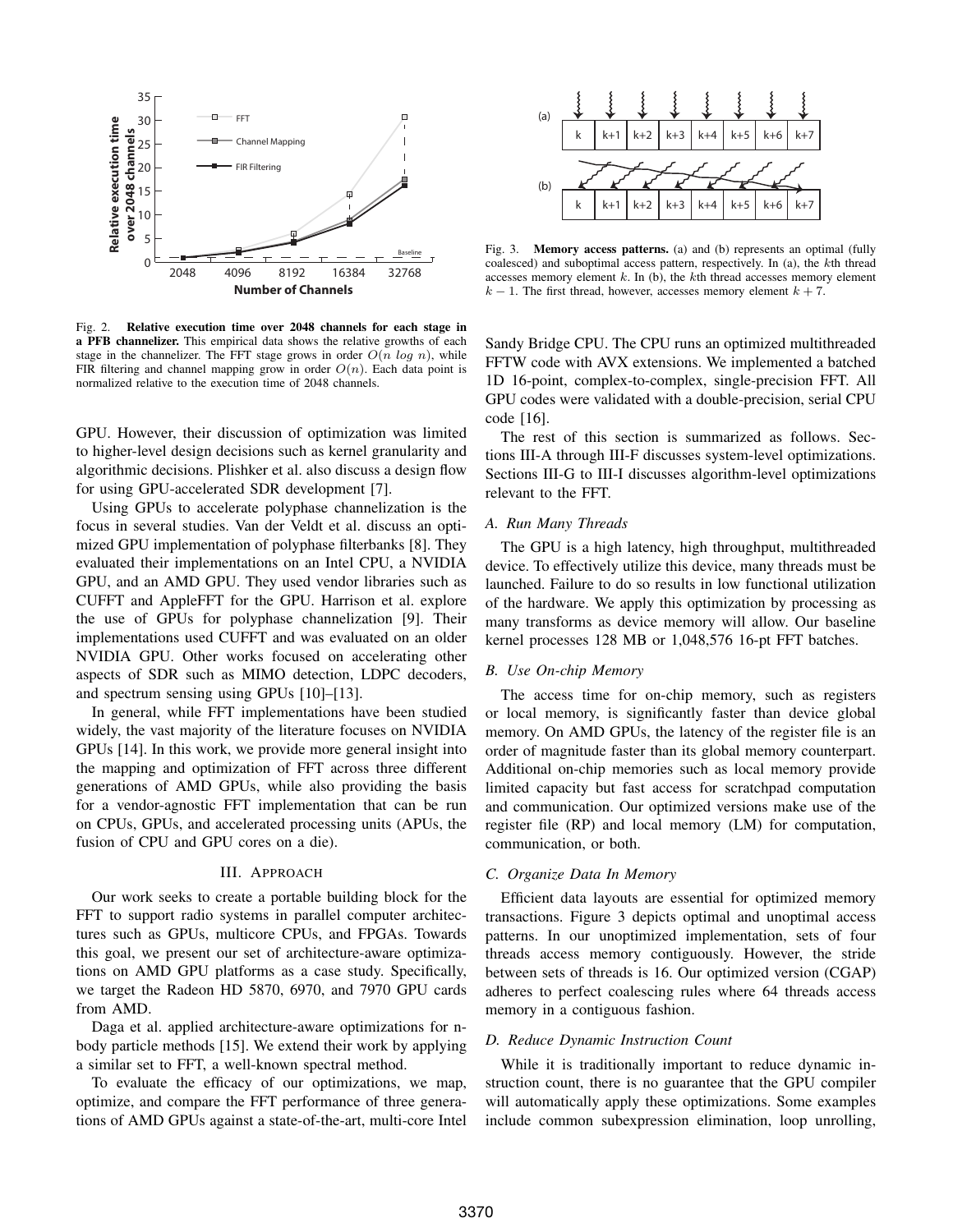and function inlining. We take advantage of these optimizations by explicitly programming them in our kernels. We performed loop unrolling (LU) for memory loads and stores, reordered computation to eliminate common subexpressions (CSE), and inlined (IL) kernel helper functions.

#### *E. Use Image and Constant Memory*

Image and constant memory provide cached performance and lower latency relative to device global memory. For commonly accessed data elements, the cached constant memory is an excellent candidate for performance improvement. Constant memory is limited in capacity, so it is best suited for a small set of frequently accessed data. We implemented both kernel argument (CM-K) and kernel literal (CM-L) optimizations for constant memory [17]. Our image memory implementations (IM) use a four-channel (RGBA) format where each channel is a float.

## *F. Use Vector Types*

Using vector types is especially important in the context of the Very Large Instruction Word (VLIW) pipeline present in Radeon HD 5870 and 6970. Our baseline implementation uses a float2 vector in interleaved format to represent the real and imaginary components of a complex number. We also explore the use of a planar format where real and imaginary components are allocated in separate vector arrays. We vary the vector size in powers of two. In our optimized implementations, the interleaved format is represented as vector access/scalar math (VASM), while the planar format represents vector access/vector math (VAVM).

# *G. Algorithmic Mapping*

Our mapping strategy is based on the Cooley-Tukey framework, where an *N*-pt FFT is represented as a 2D  $N_1N_2$ -pt FFT. A 16-pt FFT is broken down into 4 radix-4 FFTs. Each thread handles one radix-4 FFT or 32 bytes per thread. In our implementations, a group of 64 threads handles 16 batches of 16-pt FFTs. Sets of four threads work on one batch.

## *H. Twiddle Multiplication Stage*

Twiddle multiplication is characterized by multiplying all elements in the array by a predefined constant or twiddle factor. The accuracy of these multiplications are governed by double-precision transcendental operations. Because each 16 pt FFT uses the same twiddle factors, the use of constant memory is an excellent candidate for optimization. The baseline kernel computes these values on-the-fly while optimized versions precompute on the CPU and store results in constant memory.

## *I. Transpose Operation Mapping*

The FFT requires an explicit transpose step where each thread must communicate its intermediate results to other threads. When threads need to communicate, they write to and read from a scratchpad memory such as local memory. Our local memory optimizations are split into three distinct implementations: (1) communication only (LM-CM),



Fig. 4. Optimizations applied in isolation. Comparisons should only be made per architecture. RP = register preloading, LM-*{*CT,CC,CM*}* = local memory-*{*computation no transpose, computation and communication, communication only*}*, CM-*{*K,L*}* = constant memory-*{*kernel argument, literal argument*}*, CGAP = coalesced global access pattern, LU = loop unrolling,  $CSE =$  common subexpression elimination, IL = inlining, VASM $\{4,8,16\}$  = vector access scalar math*{*4,8,16*}*, VAVM*{*4,8,16*}* = vector access vector math*{*4,8,16*}*.

(2) computation and communication (LM-CC), and (3) computation, no transpose (LM-CT). The first implementation performs computation on global memory and local memory for communication. The second performs all computation and communication operations in local memory. The third implements a technique mentioned in the work of Volkov and Kazian where the authors exploit a property of the Cooley-Tukey framework [18]. The communication or transpose step is completely eliminated by performing radix-4 FFTs on the columns, twiddle multiplication, and finally radix-4 FFTs on the rows. The transformed output, in column-major order, is then re-indexed to row-major order from local memory to global memory.

## IV. RESULTS & DISCUSSION

Figure 4 depicts the efficacy of various optimizations in isolation. Figure 5 represents optimizations applied in concert. Sections IV-B through IV-E discuss individual optimizations, section IV-F discusses optimizations applied in combination, and section IV-G discusses our accelerated FFT compared to multithreaded CPU FFTW.

## *A. Experimental Testbed*

For GPU hardware, we used the AMD Radeon HD 5870, 6970, and 7970 cards. For the software environment, we used the AMD APP v2.6 SDK on Ubuntu 10.04 with kernel version 2.6.32-5-amd64 and fglrx driver module version 8.95.3. FFTW version 3.3.2 was configured to utilize four threads on OpenMP with explicit AVX extensions on an Intel i5-2400.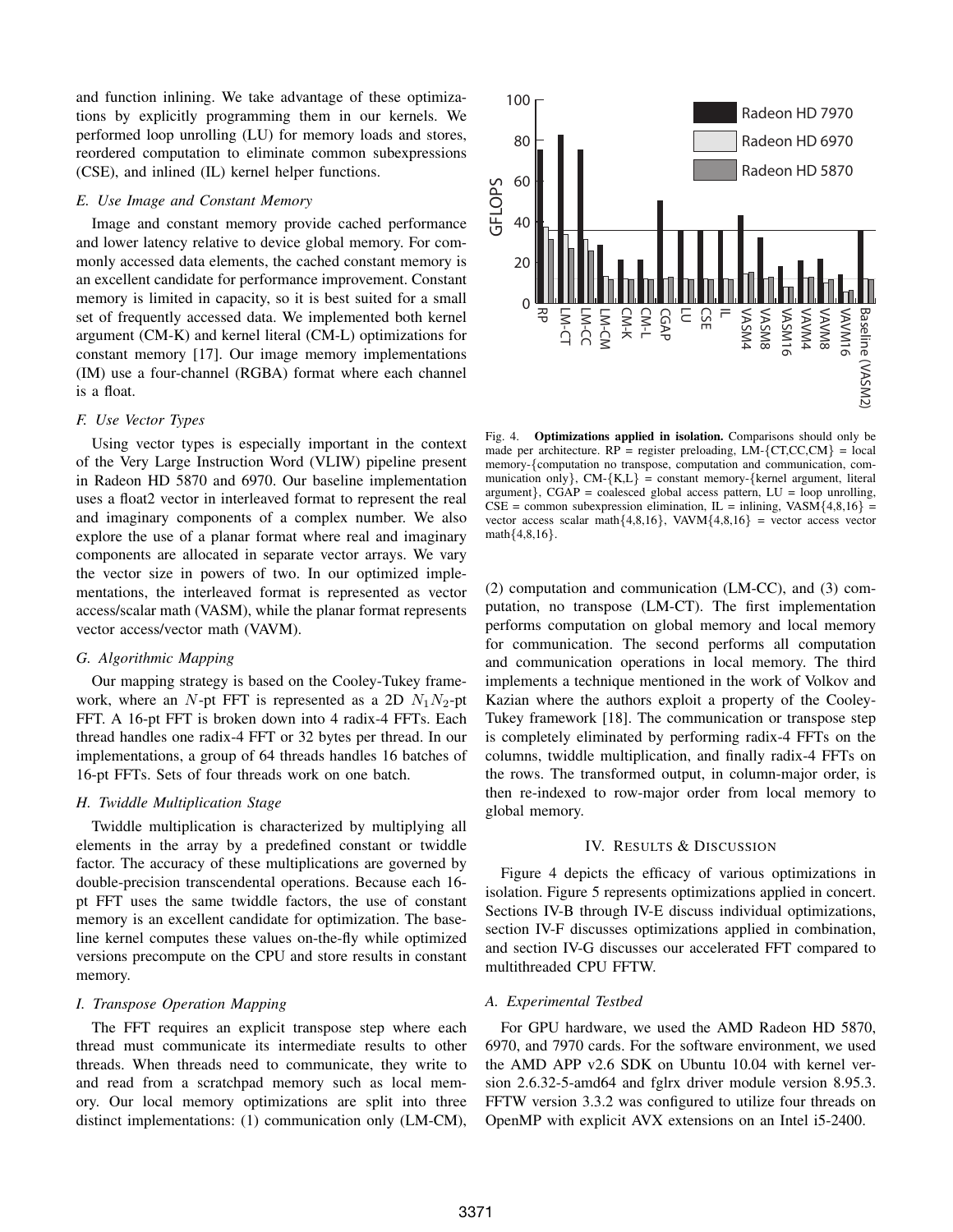

Fig. 5. Optimizations applied in concert. Comparisons are to be only considered per architecture. IM = image memory. For clarification, GLOB here refers to global memory as the input buffer. Unless otherwise noted, all implementations make use of VASM2 and CGAP.



Fig. 6. Survey of FFT libraries for state of the art CPU and GPU hardware for a single-precision batched 1D 16-pt FFT. CUFFT and AMD APPML are vendor provided libraries for NVIDIA and AMD GPUs, respectively. AppleFFT is an open source FFT library.

To provide context on accelerated FFT libraries, Figure 6 surveys vendor and open source FFT libraries on state of the art hardware. AppleFFT v1.6, CUFFT v4.1, and clAMDFft v1.8.239 was used. This survey suggests that (1) CPUs provide significantly lower performance than GPU counterparts for FFT and (2) vendor libraries (CUFFT and clAMDFft) are better tuned than existing open source libraries.

## *B. On-chip Memory (RP, LM-CT, LM-CC, LM-CM)*

RP represents a substantial optimization for all platforms yielding a 2.7x, 3.1x, and 2.1x improvement over baseline for the Radeon HD 5870, 6970, and 7970 cards respectively.



Fig. 7. Summary of experiment compared with a multithreaded CPU with AVX extensions. Unoptimized kernels represent our baseline implementations, while optimized kernels represent the best set of optimizations applied to a particular architecture. The Intel i5-2400 CPU shown here uses FFTW 3.3.2.

Three of our local memory implementations exhibit varying performance increases suggesting that even when an optimization is applied, significant effort is still necessitated. LM-CM performs the worst as it only uses local memory for scratchpad communication, while LM-CT provides the best performance. LM-CT performs computation directly on local memory and avoids a communication step by aptly reorganizing data from global memory. We have also found that performing computation with unit-stride (row-major) is better than stride-4 (column-major) computations. This optimization is not shown for brevity.

# *C. Coalesced Access Patterns (CGAP)*

Surprisingly, a perfectly coalesced global access pattern does not improve performance in isolation for all architectures. Our analysis of optimizations in isolation reveal that implementations other than on-chip optimizations (RP, LM) have significant increases in global memory bus traffic. This increase could be as much as 16 times higher than optimal bus traffic. The value of coalesced access does not manifest until combined with on-chip memory optimizations.

## *D. Reduce Dynamic Instruction Count (LU, CSE, IL)*

No improvement was shown for LU, CSE, or IL. These results occur both in isolation and in combination with several optimizations.

#### *E. Vector Types (VASM-{2,4,8,16}, VAVM-{4,8,16})*

16-byte vector access/scalar math (VASM4) provides the best performance across all GPUs yielding a 1.2x performance increase. We hit a point of diminishing returns when using vector types greater than 16-bytes. A 16-byte vector is the length suggested by the OpenCL Programming Guide [17].

## *F. Optimizations in Concert (IM, CM-K, CM-L)*

We combined optimizations in a greedy manner with the notion of *stages*. Each stage represents a category of optimizations, and an optimization within a stage is selected